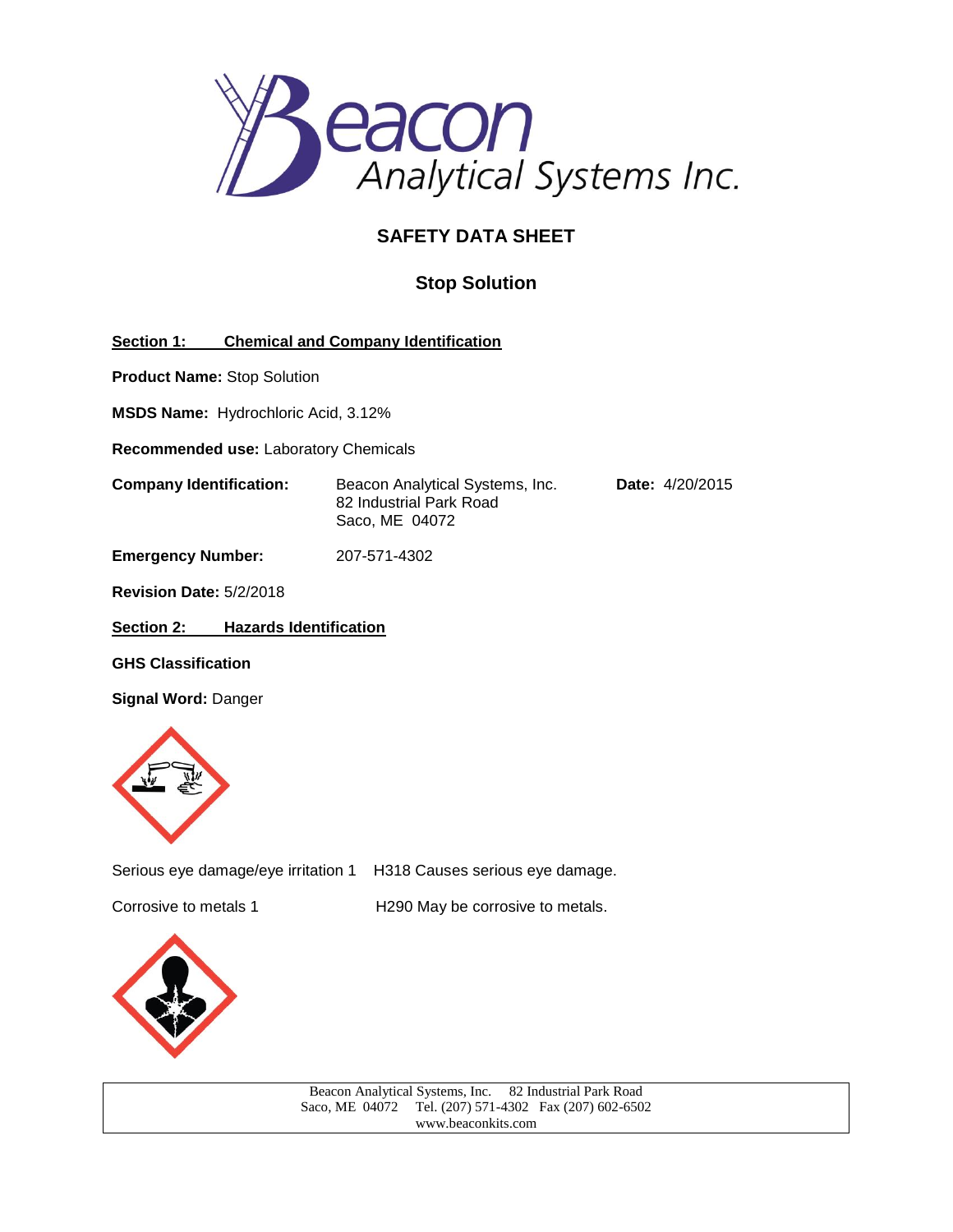



Acute Toxicity 4 H302 Harmful if swallowed.

Skin corrosion/irritation 2 H315 Causes skin irritation.

# **Precautionary statements:**

# **Prevention:**

P260- Do not breathe dust/fumes/gas/mist/vapor/spray.

P264- Wash skin thoroughly after handling.

P270- Do not eat drink, or smoke when using this product.

P280- Wear protective gloves/eye/face protection.

P234- Keep only in original container.

## **Response:**

## **General**

P308+P314- IF exposed or concerned: Get medical advice/attention if you feel unwell.

## **Skin**

P302+P352+P362+P364+P332+P313- IF ON SKIN: Wash with plenty of soap and water.

Take off contaminated clothing and wash before reuse.

If skin irritation occurs: Get medical advice/attention.

## **Eyes**

P305+P351+P338+P310- IF IN EYES: Rinse cautiously with water for several minutes. Remove contact lenses, if present and easy to do. Continue rinsing. Immediately call a POISON CENTER or doctor/physician.

## **Ingestion**

P301+P312+P330- IF SWALLOWED: Call a POISON CENTER or doctor/physician if you feel unwell. Rinse mouth.

## **Storage**

P406- Store in corrosive resistant polypropylene container with a resistant inner liner.

## **Disposal**

P501- Dispose of contents/container to an approved waste disposal plant.

## **Other Classification Systems:**

NFPA ratings (scale 0-4): Health= 2 Fire= 0 Reactivity= 0 HMIS ratings (scale 0-4) Health= 2 Fire= 0 Reactivity= 0

#### Other hazards:

PBT: N/A vPvB: N/A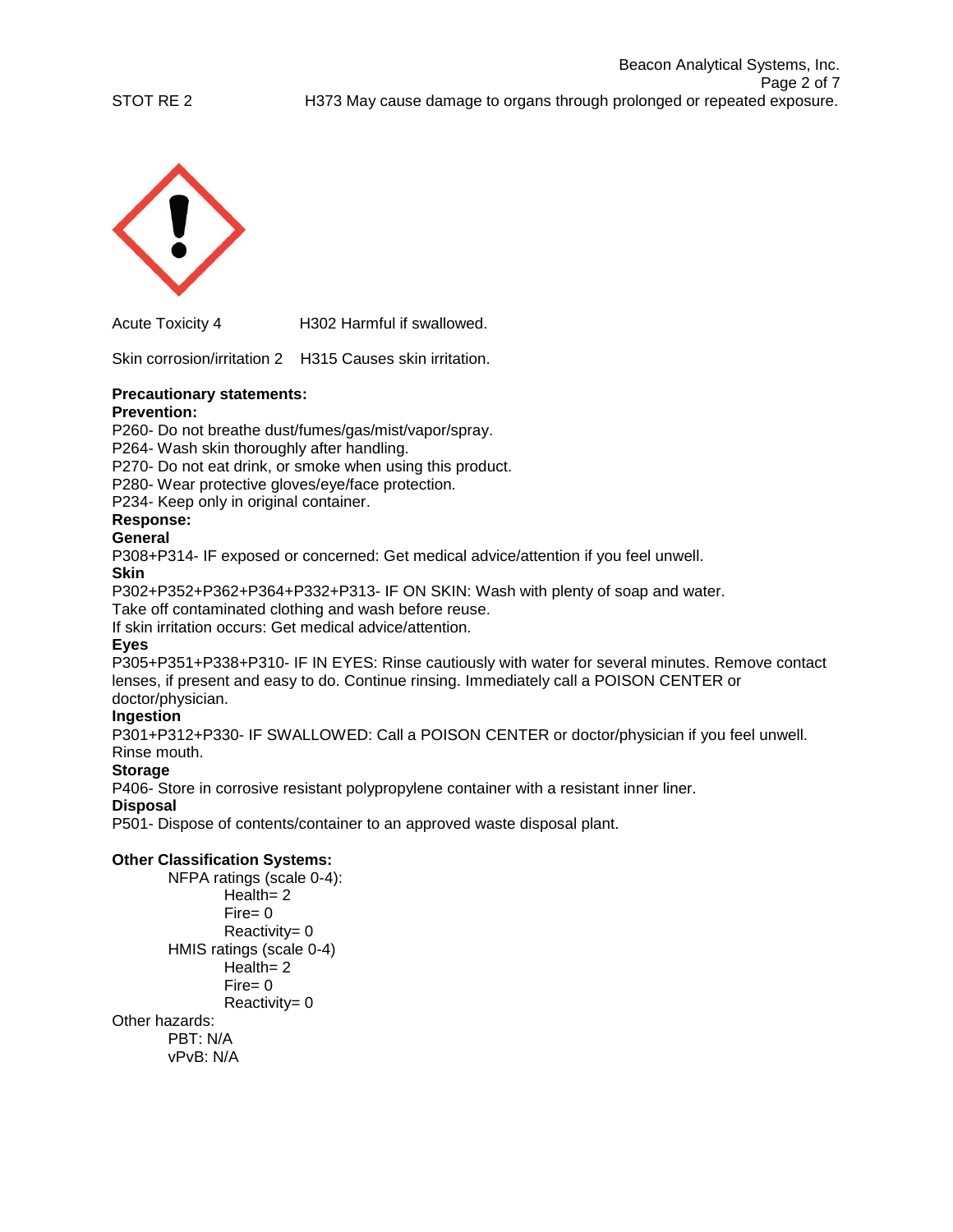## **Section 3: Composition/information on ingredients**

Chemical characterization: Mixtures

| CAS#      | <b>Chemical Name</b> | <u>%</u>  | EC#       |
|-----------|----------------------|-----------|-----------|
| 7647-01-0 | Hydrogen chloride    | $2 - 4%$  | 231-595-7 |
| 111-46-6  | Diethylene glycol    | $2 - 4\%$ | 203-872-2 |

## **Section 4: First Aid Measures**

**General information:**

Immediately remove any clothing soiled by the product.

- **If inhaled:** Supply fresh air and seek medical attention.
- **In case of skin contact:** Immediately wash skin with soap and copious amounts of water.
- **In case of eye contact:** Flush eyes with copious amounts of water for at least 15 minutes. Assure adequate flushing by separating the eyelids with fingers. Seek medical advice.

## **If ingested:** Give large amounts of water and induce vomiting if the person is conscious. Seek medical attention.

- **Most important symptoms/effects, acute and delayed:** No Information available.
- **Indication of immediate medical attention and special treatment needed:** No information available.

## **Section 5: Fire Fighting Measures**

- **Suitable extinguishing media:** N/A
- **Special hazards arising from substance or mixture:** N/A
- **Advice for firefighters**
- **Protective equipment:**  N/A

## **Section 6: Accidental Release Measures**

- **Personal precautions, protective equipment and emergency procedures:** Use personal protective equipment.
- **Environmental precautions:** Dilute with plenty of water. Do not allow to enter sewers/surface or ground water.
- **Methods and materials for containment and cleaning up:** Sweep up, place in a bag, and hold for waste disposal. Assure adequate ventilation. Wash spill site after cleanup is complete.

## **Section 7: Handling and Storage**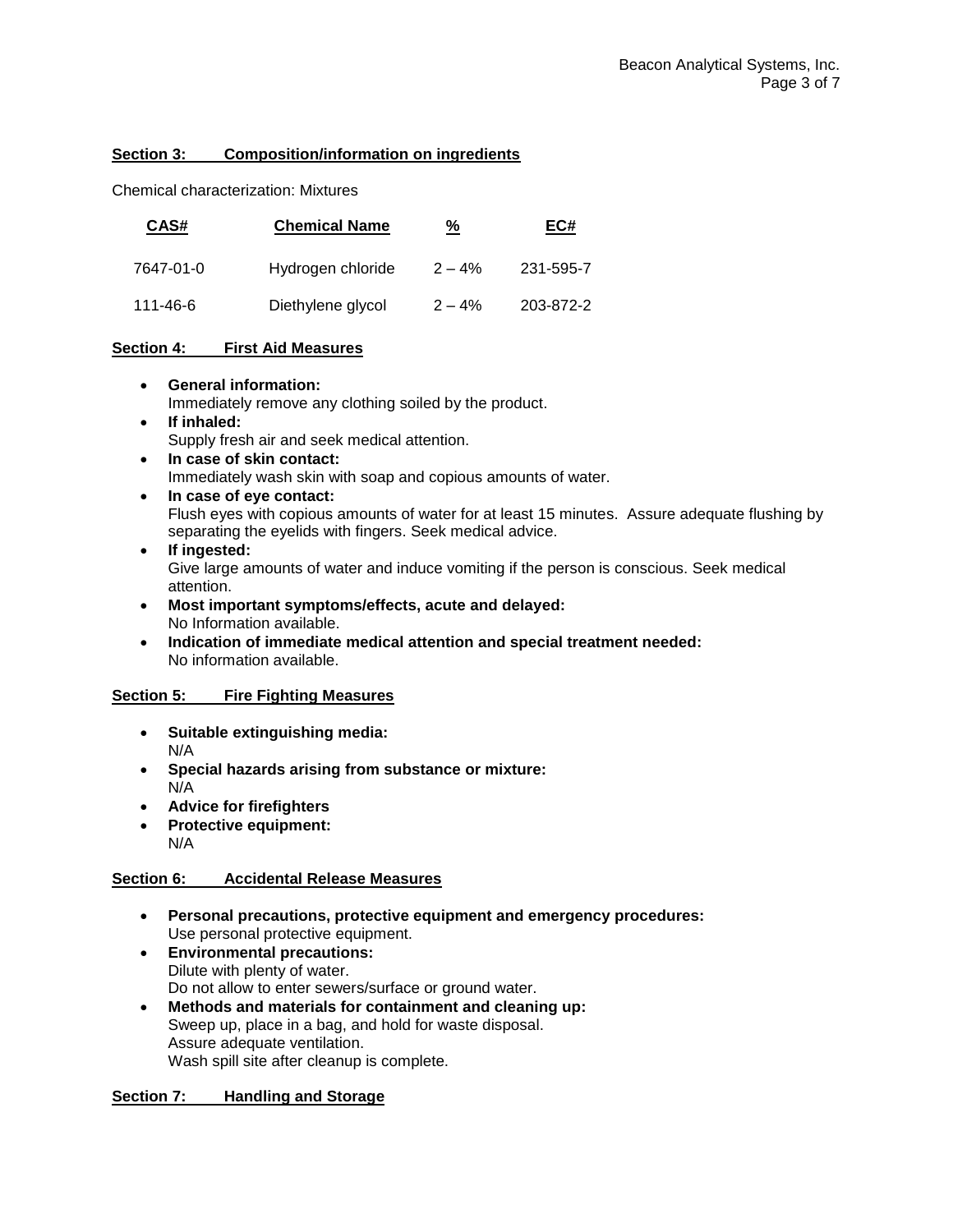- **Precautions for safe handling:** Ensure good ventilation/exhaustion. Prevent formation of aerosols.
- **Conditions for safe storage, including any incompatibilities:**
- **Requirements to be met by storerooms and receptacles:**  N/A
- **Information about storage in one common storage facility:** N/A
- **Further information about storage conditions:** Keep receptacle tightly sealed.

## **Section 8: Exposure Controls/Personal Protection**

 **Control Parameters Components with limit values that require monitoring at the workplace: 7647-01-0 Hydrogen chloride**

PEL Short-term value: C 7 mg/m<sup>3</sup>, C 5 ppm

REL Short-term value: C 7 mg/m<sup>3</sup>, C 5 ppm

TLV Short-term value: C 2.98 mg/m<sup>3</sup>, C 2 ppm

## **111-46-6 Diethylene glycol**

TWA: 10.00 mg/m<sup>3</sup>

**Components with biological limit values:** N/A

- **Appropriate engineering controls:**  Ensure adequate ventilation. Ensure eyewash stations are close to the workstation.
- **Individual protection measures: General protective and hygienic measures:** Keep away from food, beverages, and feed. Immediately remove any soiled and contaminated clothing. Avoid contact with eyes and skin. **Breathing equipment:** Good general ventilation should be sufficient to control airborne levels. **Eye Protection:** Safety glasses, eye wash station. **Skin and body Protection:** Protective gloves, lab coat.

## **Section 9: Physical and Chemical Properties**

- **Physical state:** Liquid
- **Color:** Colorless
- **Odor:** No odor
- **Odor threshold:** No information available.
- **pH:** No information available.
- **Melting point/range:** No information available.
- **Boiling point/range:** 100 °C/ 212 °F
- **Flash point:** N/A
- **Evaporation rate:** No information available.
- **Flammability (solid, gaseous):** N/A
- **Upper/ Lower explosive limits:**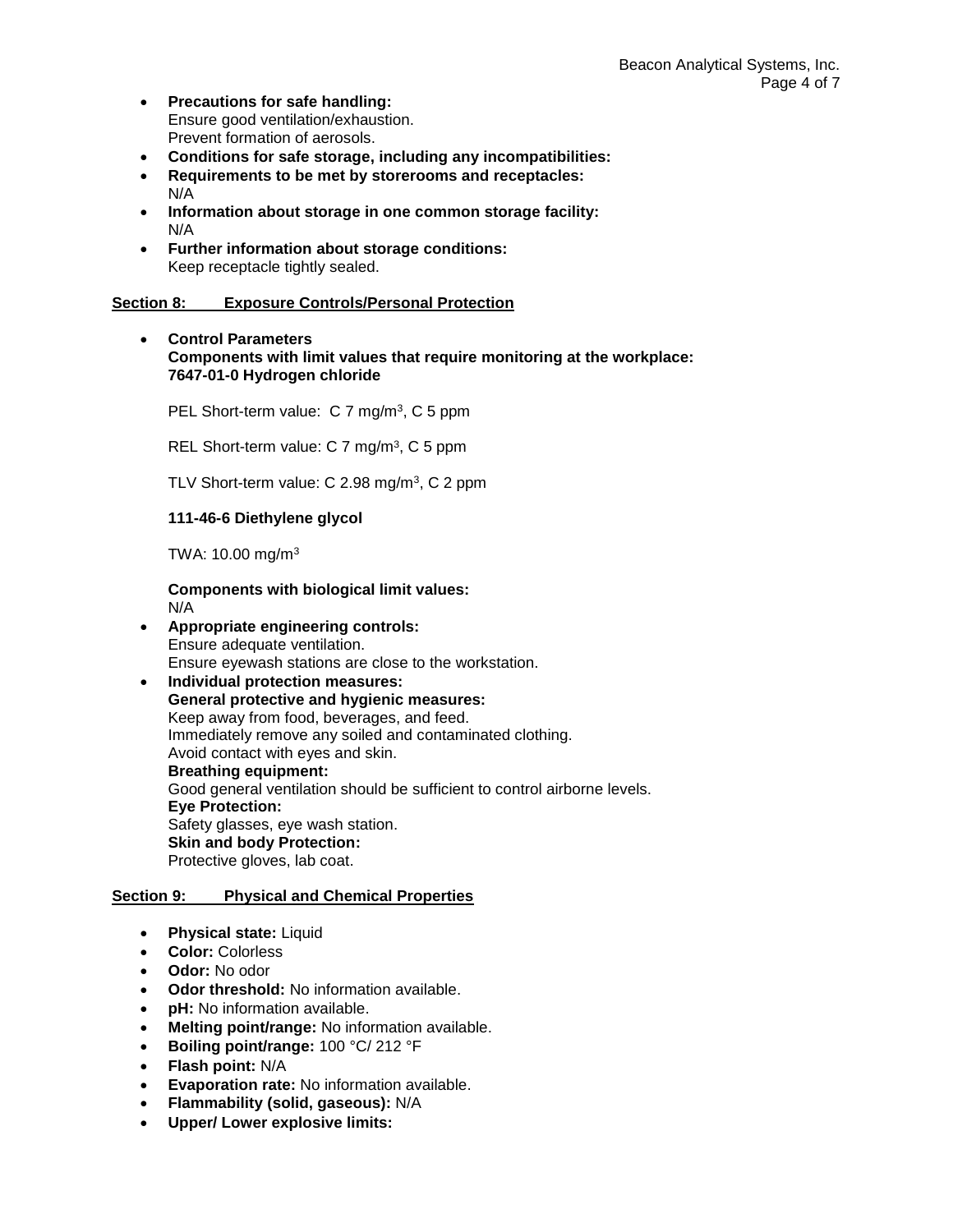Lower: No information available. Upper: No information available.

- **Vapor pressure (at 20 °C):** 23 hPa
- **Vapor density:** No information available.
- **Relative density:** No information available.
- **Solubility(ies):** Water: fully miscible
- **Partition coefficient(n-octanol/water):** No information available.
- **Autoignition temperature:** Product is not self igniting.
- **Decomposition temperature:** No information available.

## **Section 10: Stability and Reactivity**

- **Chemical Stability:** Stable under normal conditions.
- **Possibility of hazardous reactions:** No dangerous reactions known.
- **Conditions to avoid:** No information available.
- **Incompatible materials:** No information available.
- **Hazardous decomposition products:** No dangerous decomposition products known.

## **Section 11: Toxicological Information**

To the best of our knowledge, the chemical, physical, and toxicological properties of this product have not been thoroughly investigated. The following refers to the hazardous ingredient(s) of the product. Other harmful effects cannot be excluded.

- **Acute toxicity LD/LC 50 values: 7647-01-0 Hydrogen chloride** Oral LD50: 900 mg/kg (rabbit) **111-46-6 Diethylene glycol** Oral LD50: 12,565 mg/kg (rat) Oral LD50: 1,000 mg/kg (human) Dermal LD50: 11,890 mg/kg (rabbit)
- **Chronic Toxicity Irritation:** Irritating to the skin, eyes, and mucous membranes. **Sensitization:** No sensitizing effects known. **Carcinogenicity:** No information available. **Mutagenic effects:** No information available. **Reproductive effects:** No information available. **Developmantal effects:** No information available. **Teratogenicity:** No information available.

## **Section 12: Ecological Information**

**Aquatic toxicity:**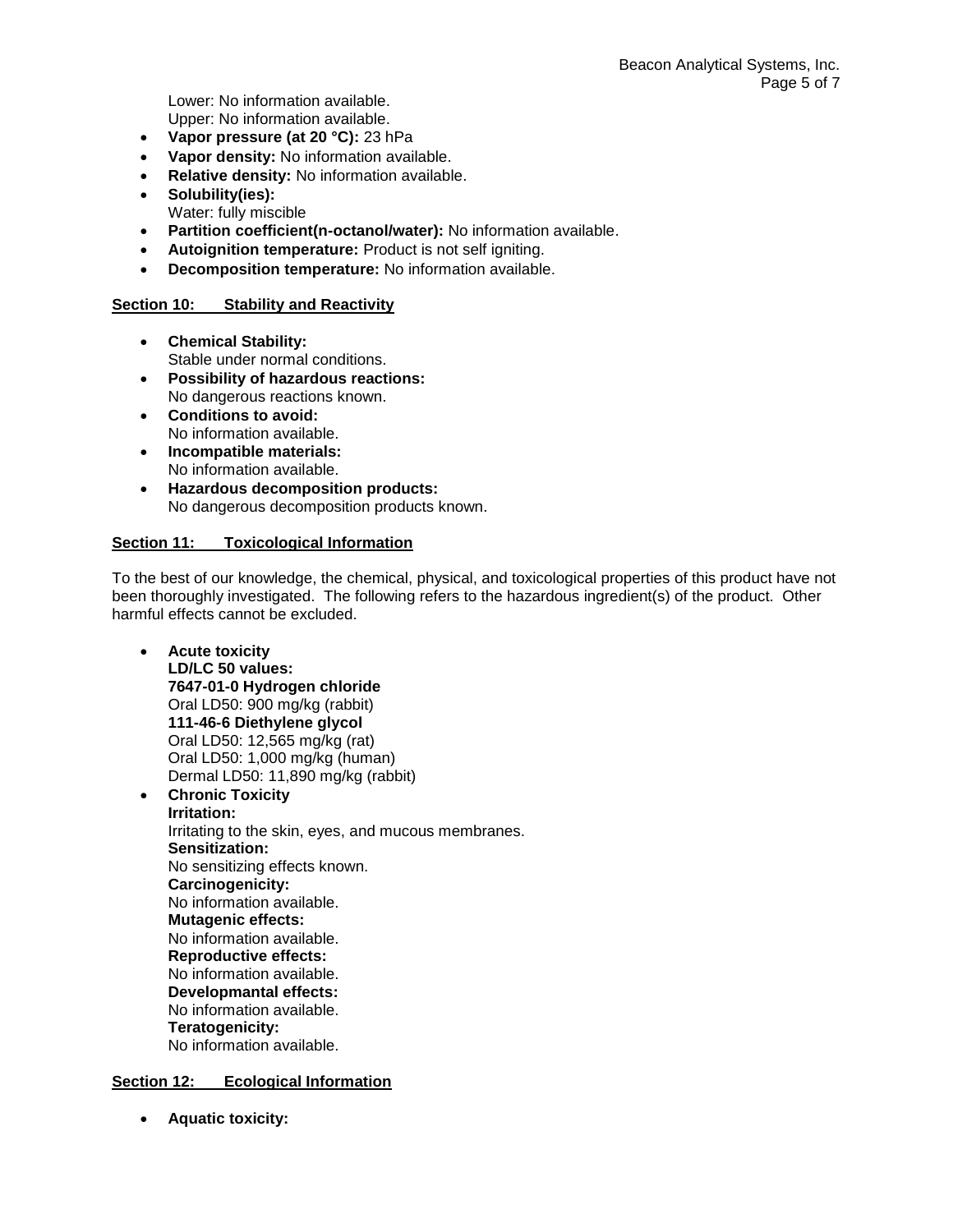Water hazard class 1: slightly hazardous for water. Do not allow undiluted product or large quantities of it to reach sewage system or ground water.

- **Terrestrial toxicity:** No information available.
- **Persistence and degradability:** No information available.
- **Bioaccumulative potential:** No information available.
- **Mobility in soil:** No information available.
- **Other adverse effects:** No information available.

## **Section 13: Disposal Considerations**

Dispose in accordance with all federal, state and local environmental regulations.

**Section 14: Transport Information**

**UN-Number DOT, ADR, ADN, IMDG, IATA:** Void

**UN proper shipping name DOT, ADR, ADN, IMDG, IATA:** Void

**Transport hazard class DOT, ADR, ADN, IMDG, IATA:** Void

**Packing group DOT, ADR, ADN, IMDG, IATA:** Void

**Environmental hazards Marine Pollutant:** No

**Special precautions for user:** N/A

**Section 15: Regulatory Information** N/A

**Section 16: Other Information**

For research use only, not for human or veterinary clinical use.

DISCLAIMER: This document is believed to be accurate, but does not purport to be all-inclusive and should be used only as a guide. Beacon Analytical Systems, Inc. shall not be held liable for any damage resulting from handling or from contact with the above product. These suggestions should be not be confused with state, municipal, or insurance requirements, and constitutes NO WARRANTY.